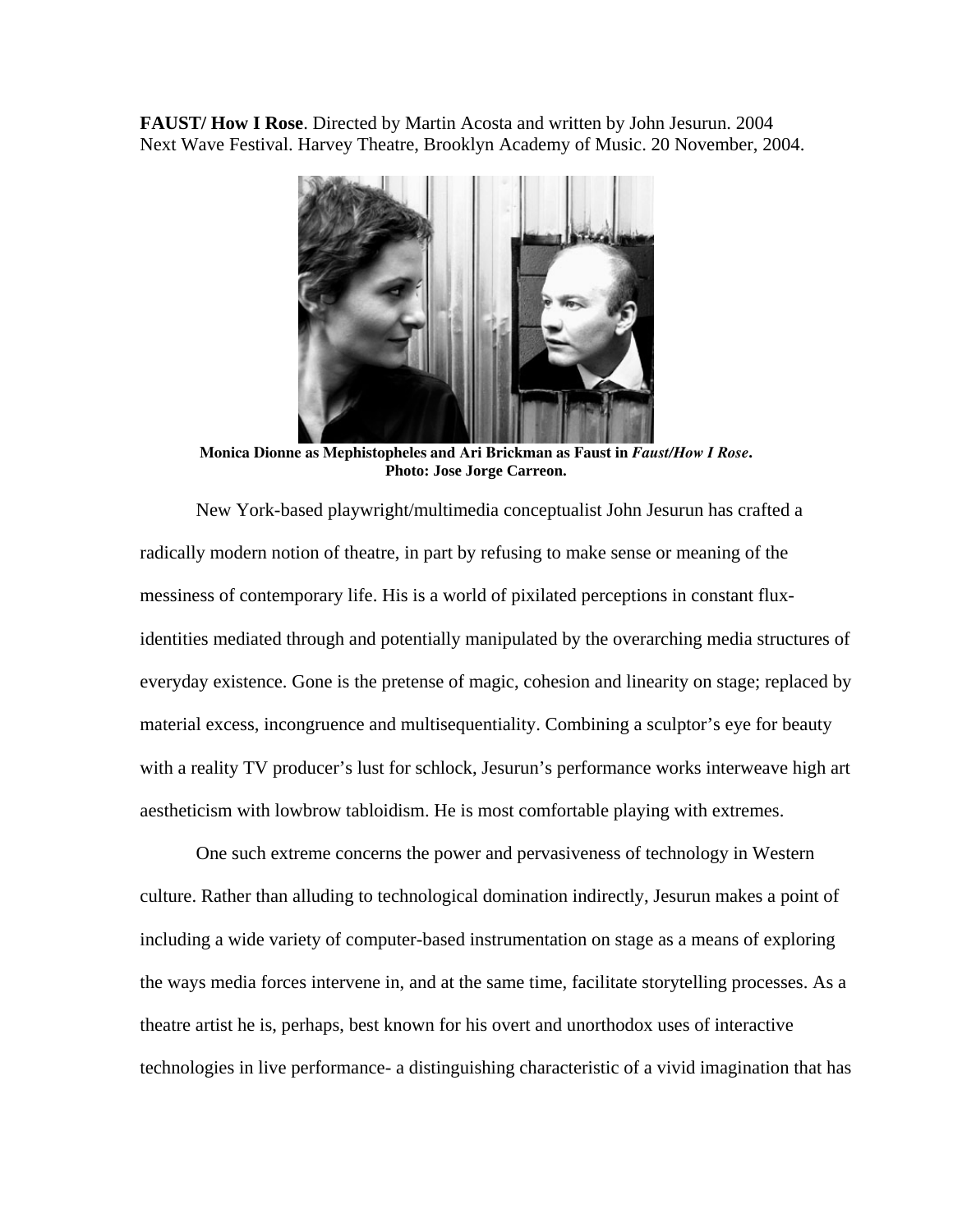garnered numerous prestigious awards and prizes, not to mention a MacArthur "genius" Fellowship in 1996.

Jesurun is also credited with composing dense, multidirectional texts. Each facet of his scripts is carefully constructed so as to allow for the articulation of various interrelated and oftentimes competing perspectives of technologically-infused realities. Though the voices and points of view of his characters are numerous, they collectively represent the singular vision of Jesurun himself: a celebration of and curiosity about the information threads running through networked societies. By directing and designing his own works, Jesurun is able to implement his post-existential vision on a grand scale.

*Faust/How I Rose*, receiving its American debut at the 2004 Next Wave festival at the Brooklyn Academy of Music, marked a departure of sorts for Jesurun, in that the production was collaboratively conceived and developed. He is credited as the playwright, set designer and video artist of the work, although his indelible fingerprints can be traced to other surfaces as well. Working in close association with director Martin Acosta and members of Teatro de Arena of Mexico, Jesurun's updated version of the Faust legend traveled from earth (an apocalyptic war zone) to hell (a physician's waiting room) and back again, with many other stops in between. More than ten separate locations were visited in the course of the drama, ranging from a psychedelic porno theatre to a virtual golfing range. In the program notes Acosta clarified the significance of the play's topographical trajectory, commenting that the theatrical landscape represented, " An immense imaginary geography at the service of a certain time and space."

Textually, Jesurun approached Faust's pact with the devil from the point of view of Mephistopheles, depicted here as a loudmouthed punk-rock/surfer girl. Faust, in contrast,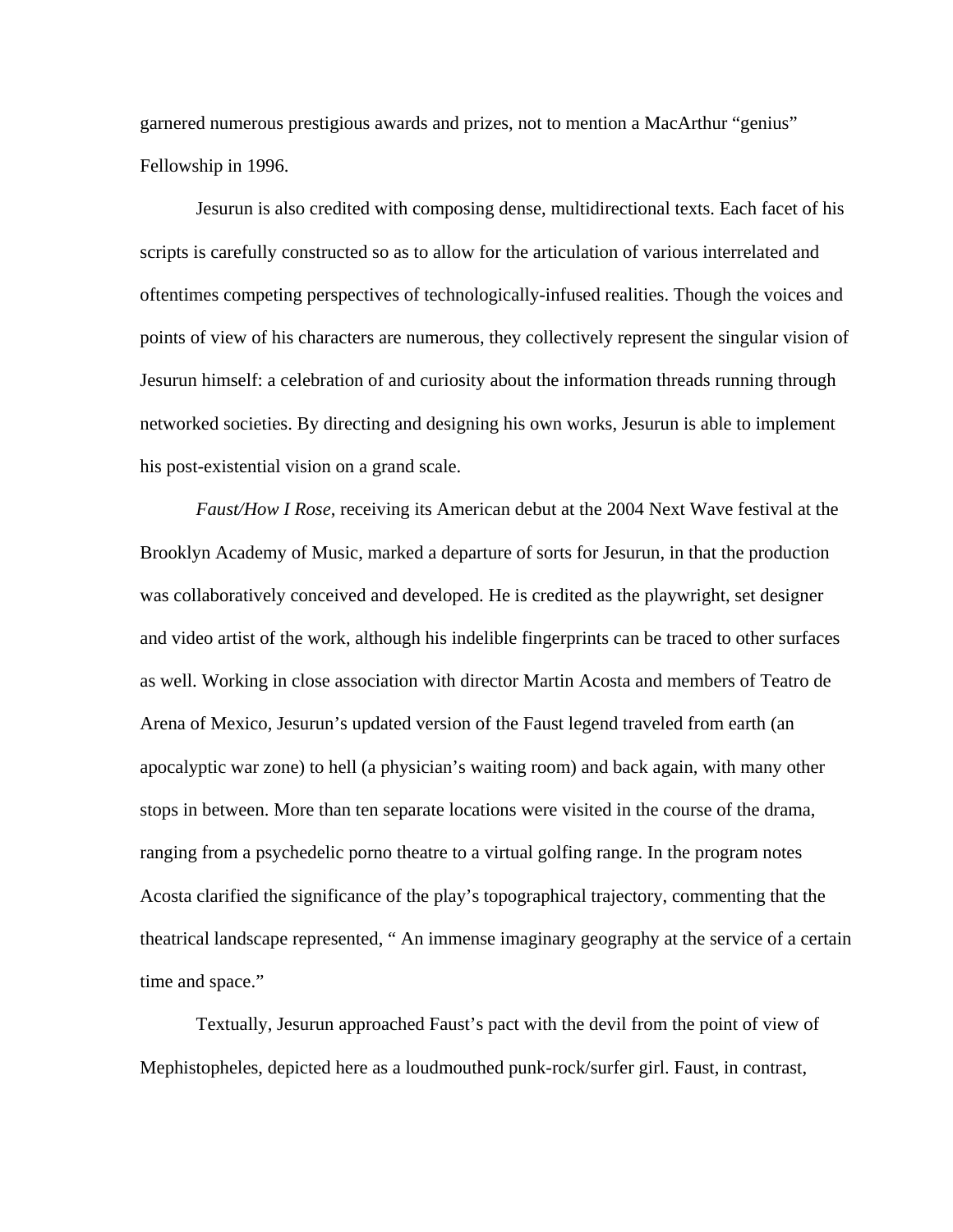assumed the demeanor of a well-healed diplomat, a master of political argumentation, rationalization and verbal foreplay. As the work began we are introduced to these two characters after the initial deal has been struck. The subsequent action of the play revolved around an intricate and highly-charged battle of wits between Faust and Mephistopheles debating and dismissing various philosophical arguments regarding authority and responsibility. The seductive nature of their relationship (given the male/female heterosexual dynamic) often took the form of an intellectual exchange between dueling academics-a battle waged in the mind, rather than located in the body.

Given the philosophical nature of the issues presented, as well as Jesurun's penchant for wordiness, a certain degree of hypervocality could be predicted, and the production did not disappoint on this score. In this case, though, not only was the dialogue clever and current, it proved humorous and poignant as well. Mixing catch phrases, song lyrics, advertising slogans and snippets of poetry into a concoction composed mostly of complex metaphysical constructs allowed otherwise intangible ideas to become increasingly more accessible and exciting to a wide variety of audience participants.

The pithiness of the spoken-word text was matched by the visual sophistication of the projected imagery. Jesurun's versatile set design, comprised of shifting oversized canvases permitted the show's video content to assume a center-stage position. The imagery was lush and dazzling throughout. In one memorable sequence, for example, outlines of fish swimming across an iridescent sea framed the introductions of the two main characters on stage. The fluid beauty of the video montages contrasted with the sharp abruptness of the initial Faust/ Mephistopheles interaction, permitting the audience to view aspects of the characters' hidden (or lost) selves that contradicted their public personas.